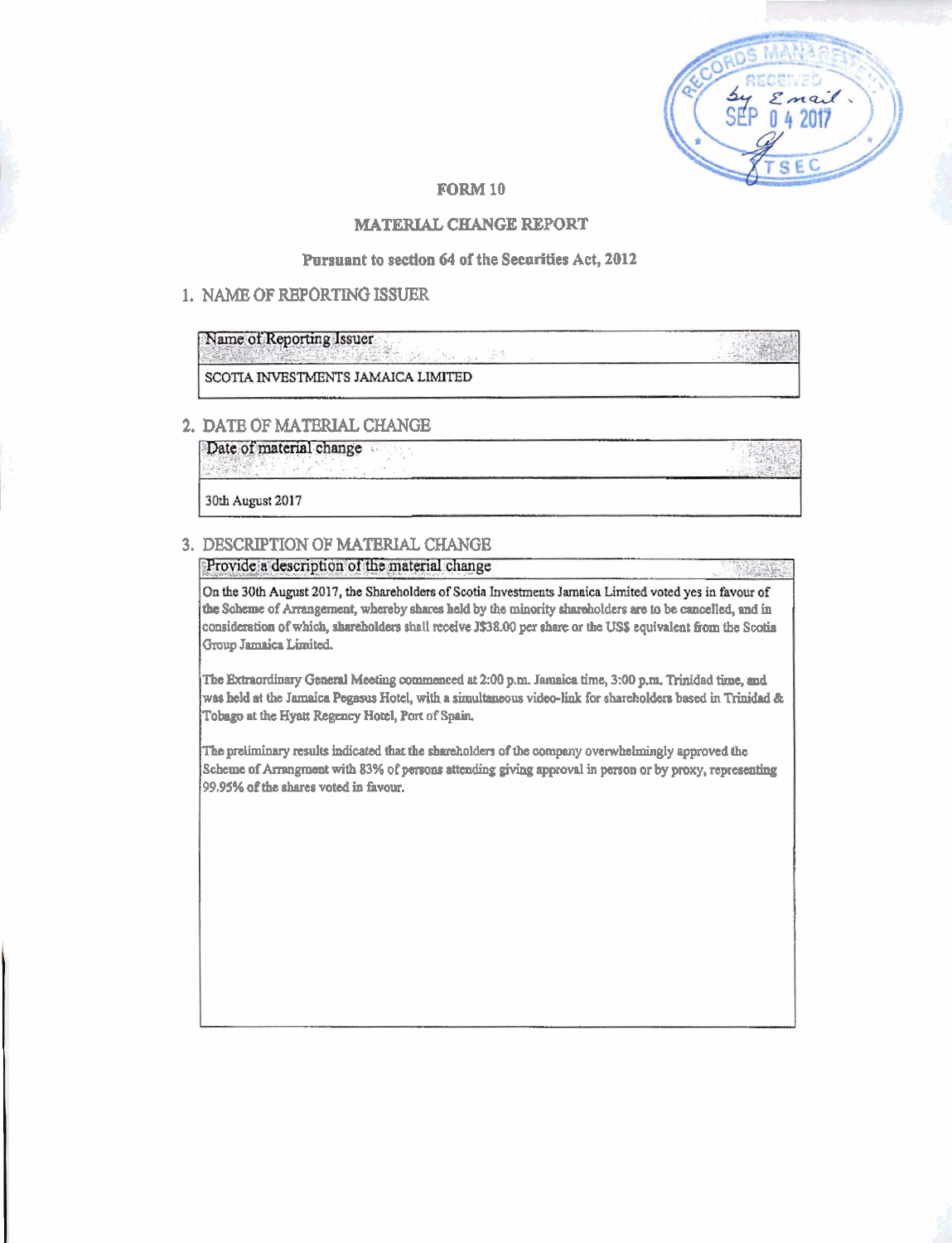# 4. DETAILS OF PUBLICATION OF MATERIAL CHANGE

|                                                           |  |  |  |  |  |                                                              |  |  | YES NO |
|-----------------------------------------------------------|--|--|--|--|--|--------------------------------------------------------------|--|--|--------|
|                                                           |  |  |  |  |  | Will you be seeking an exemption from publishing a notice in |  |  | ⊠      |
| accordance with section 64(2) of the Securities Act 2012? |  |  |  |  |  |                                                              |  |  |        |

If "No"

| Date of Publication of Notice<br>(dd/mmm/yyyy) | 05/09/2017 |  |
|------------------------------------------------|------------|--|
|                                                |            |  |

### If "Yes"

State the reasons for applying for the exemption

## 5. DETAILS OF SENIOR OFFICER

| Name (Salutation, First name,<br>Last name) | Lissant Mitchell                         |
|---------------------------------------------|------------------------------------------|
| Position in Organization                    | Chief Executive Officer                  |
| <b>Business Address</b>                     | 7 Holborn Road<br>Kingston 10<br>Jamaica |
| Work Phone (1-XXX-XXX-<br>XXXX)             | 1-876-960-5866                           |
| Fax Phone(1-xxx-xxx-xxxx)<br>$-2.785/10$    | 1-876-960-6705                           |
| Email Address                               | lissant.mitchell@scotiabank.com          |